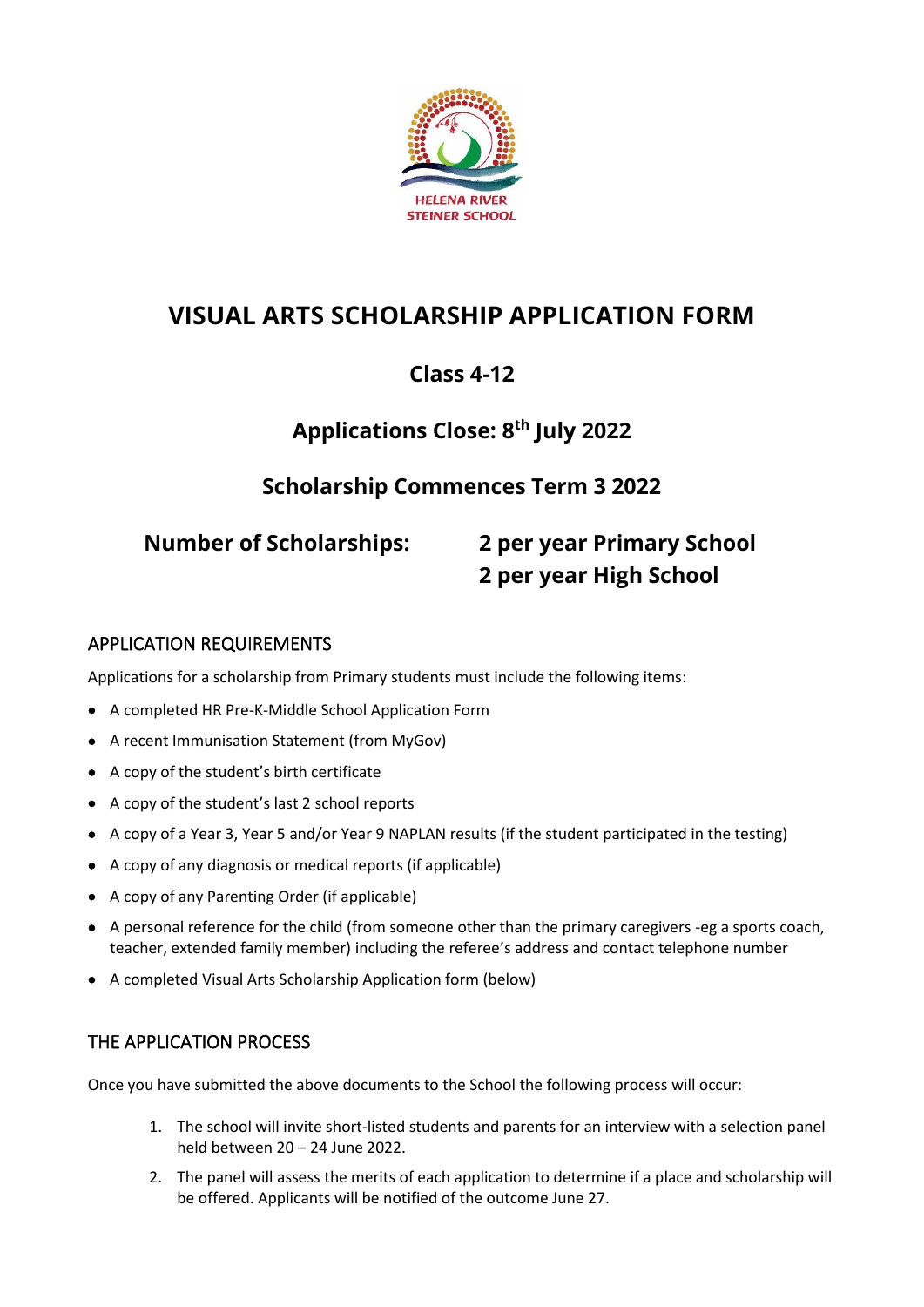3. If a scholarship is offered the School will invite the student and family in for a meeting with the Principal to talk through the Scholarship Agreement and Criteria

## **FOR THE PARENT/GUARDIAN TO COMPLETE**

I wish to apply for the School's Visual Art's Scholarship for our Primary/High School child

|                                   | (name) to start Class                       | (year level) |
|-----------------------------------|---------------------------------------------|--------------|
| at Helena River Steiner School on | (date). By signing below, I and the student |              |
| named above confirm that:         |                                             |              |

- I am committed to supporting the provision of a Steiner education for my child, both pedagogically and financially (where applicable) as described in the School's policy and pedagogical framework.
- I understand that continued enrolment is dependent on this support for my child is being provided and continued.
- I understand that this scholarship entitles my child to 50% off tuition fees.
- I understand that if my child is granted a scholarship, all the School's usual fees and levies, policies, and expectations will be applicable.
- By enrolling my child at Helena River Steiner School I commit to the ongoing development of the school, which will include the School's expectation of all parents and carers contributing five (5) Parent Participation Hours per semester in the capacity I am able to. If I am not able to do my Parent Participation Hours in any given semester, I understand that I will be charged the Parent Participation Hours Cash in Lieu Fee as described in the Fee Schedule.
- I understand it is my responsibility to submit the Parents Participation form (emailed by Finance and also available from the Office) by the end of each semester, and if this form is not received, the Cash in Lieu fee will be charged to my Fee Statement.
- I understand that if the scholarship is granted, this scholarship will be ongoing for the remainder of the year and subsequent years of schooling, however, is subject to review. If I wish to withdraw our child, one full term's notice must be given in writing, or one term's fees will be charged to my Fee Statement.

| <b>Primary Carer's Name</b>      |      |  |
|----------------------------------|------|--|
| <b>Relationship to the child</b> |      |  |
| Signature                        | Date |  |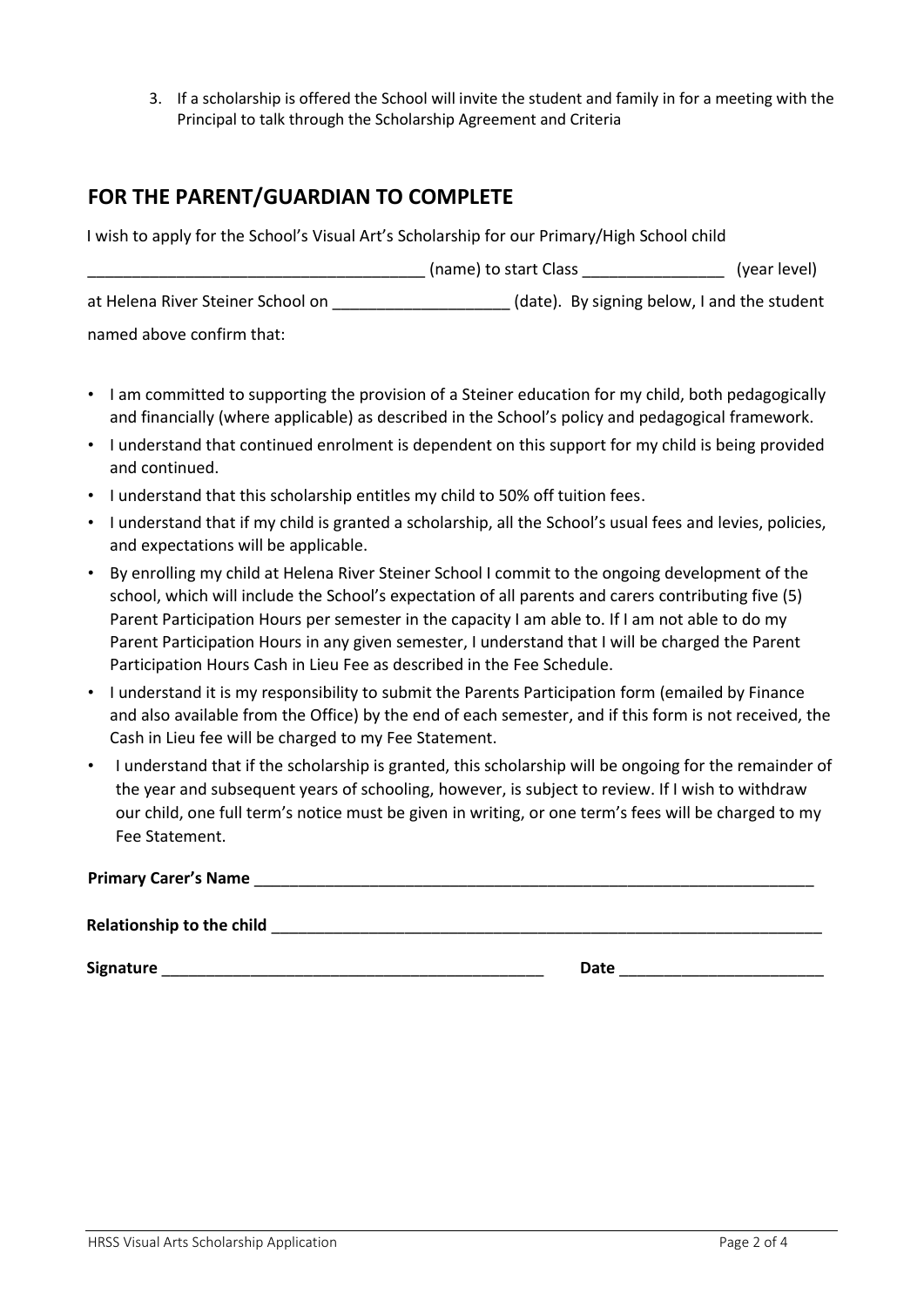## **FOR THE STUDENT TO COMPLETE**

#### **Primary and High School Students: Please hand-write your answers below. If you need more space, please write on a separate piece of paper.**

Describe your relationship with art. What role does Visual Art play in your life?

What role do you understand art to play in Steiner education?